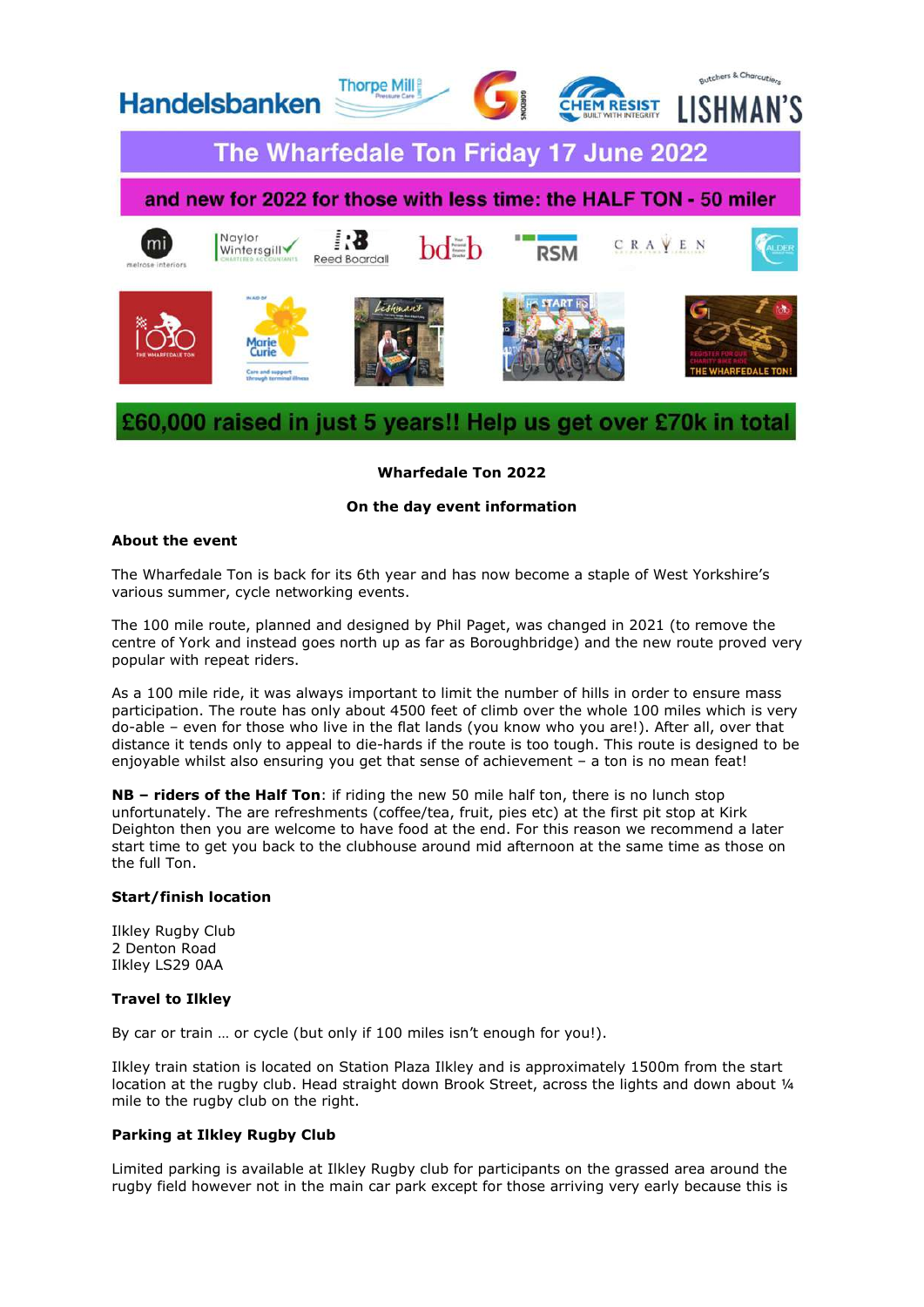the start/finish area.

There is further free parking across the road at Ilkley Lido which is located opposite the rugby club and also along Denton Road to the other side of New Brook Street.

Vehicles are left entirely at their owners' risk.

### Bike Security

Bike Security before and after the event is at all times your own responsibility. At the lunch stop a few of our staff will be around in the car park to keep an eye out for opportunists and although the Aldwark Arms is a quiet country location with little passing traffic, we cannot guarantee nor do we take responsibility for bike security.

# Registration/check-in

All riders will be allocated a rider number which will be logged on your return to the rugby club. We ask that this number is given in the event that you need assistance en route. Also if for any reason you decide you cannot make it back to the club please phone control with your number.

Registration will take place outside in the rugby club car park. In the event of very wet weather registration will take place upstairs inside the rugby club.

When entering Ilkley rugby club please do not wear cycle shoes into the building to avoid damage to flooring.

### Facilities at check-in

Full toilet and changing facilities are available in the rugby club.

It is your responsibility to ensure that your bike is roadworthy and we recommend getting it serviced before coming to the event.

### Breakfast

Please have breakfast before coming to the event. We are waiting for confirmation from the rugby club as to whether coffee facilities will be available and will update this information as soon as we know.

#### Event Timings

| $7.15$ am          | <b>Registration Opens</b>                                                                                                                                                                                           |
|--------------------|---------------------------------------------------------------------------------------------------------------------------------------------------------------------------------------------------------------------|
| 7.30 am to 9.00 am | Riders depart IRFC.<br>Riders will be released in small groups as they are ready to avoid<br>causing traffic congestion.                                                                                            |
|                    | [We suggest riders of the Half Ton may wish to set off after 10am<br>although registration should be before 9am if possible.]                                                                                       |
| 9.30am to 11.00am  | Riders pass through the 26.5mile pit stop at Kirk Deighton Village<br>Hall, Nr Wetherby.                                                                                                                            |
|                    | Legendary Lishman's Pork Pies, fruit and liquid refreshments<br>available.                                                                                                                                          |
| 11.45am to 1.30pm  | Lunch Stop - 54 miles: riders stop at the Aldwark Arms pub at<br>Aldwark Village for lunch - sandwiches, crisps and other carb-high<br>food stuffs, oh and plenty of juice!                                         |
| 2.30pm to 3.30pm   | Mid-afternoon, 76 mile pit stop - Riders once again pass through<br>Kirk Deighton Village Hall, Nr Wetherby for further refreshments.                                                                               |
| 3.30pm to 5.30pm   | 100 miles! Riders arrive back at Ilkley Rugby club and go upstairs<br>into the Clubhouse for post ride food of chilli, rice, baked potato<br>(vegetarian option available). There is also a full pay bar available. |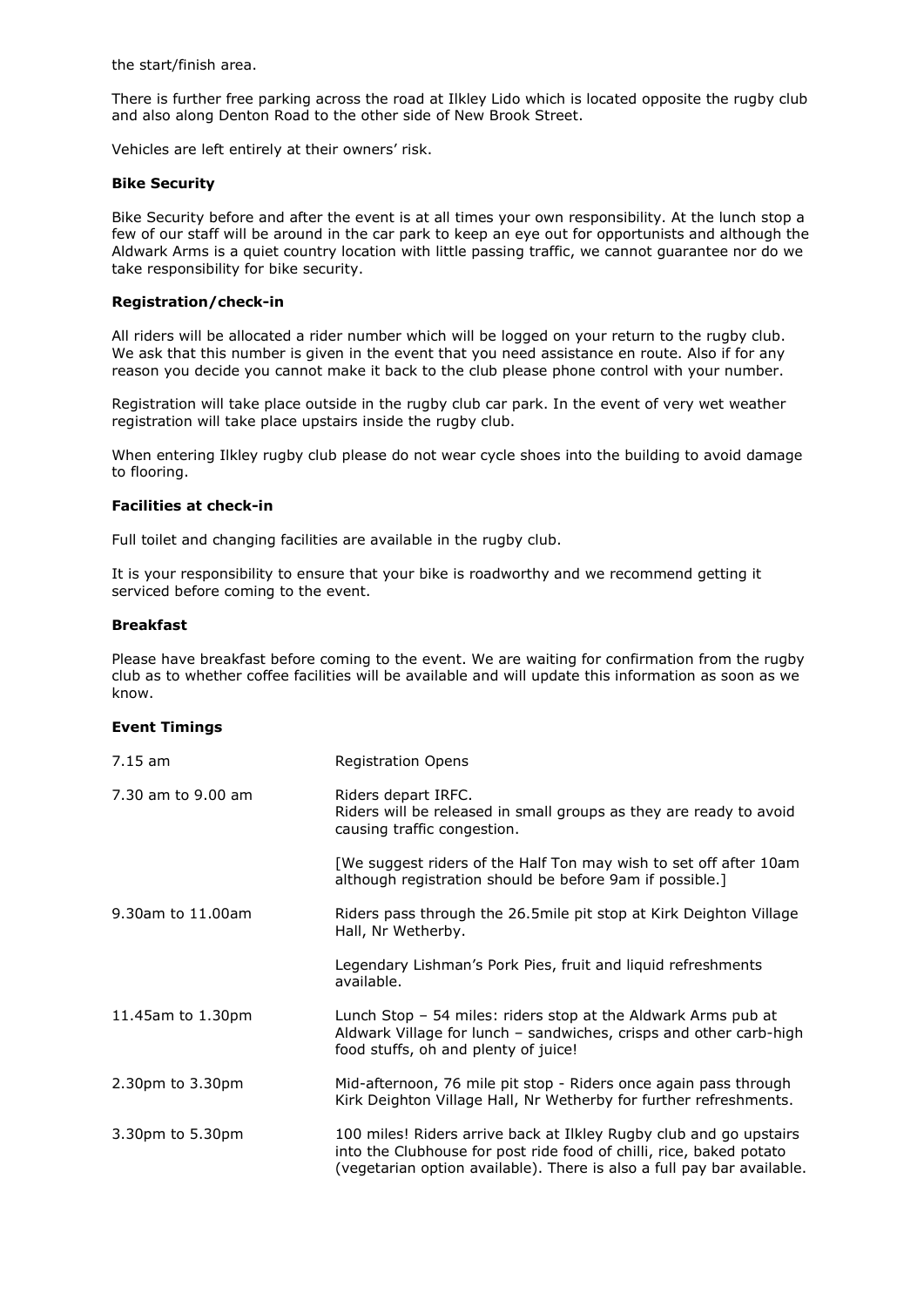# Signage and GPX/TCX files

GPX and TCX files are accessible via the event website.

However, our excellent signage team from Sportive HQ will be marking the route on the morning of Friday 17th of June and this will include any last-minute adjustments to the route that have become necessary as a result of unexpected roadworks or other emergency reasons.

The signage will take account of this however, in which case those who have ridden the event before need to keep their eyes open for any changes. Please always ensure that you keep an eye out for the signs which will be prominently displayed.

NOTE: we take pride in ensuring that our signs are displayed at the turn or just before, and then another 50-100 metres beyond the turn so you should always get swift re-assurance that you are on the right route.

As ever, beware that very occasionally there can be mischief makers who mess with the signage which is beyond our control. In this respect, at the end of this guide is a full Village List which we urge you to carry with you (snap a copy to your phone!) then if in doubt just look for the next village name.

# Rider safety and etiquette

Please remember the Wharfedale time is intended as a friendly, business networking event and as such is in no way competitive. Riders should ensure they obey the Highway Code and ride in a safe and responsible manner at all times. Consideration to other road users and safety is a key priority.

You must wear a hardshell helmet and will not be permitted to ride without one.

Many parts of the route are on narrow country lanes often with a sharp corners and sometimes on adverse camber which can gather gravel and dust. Additionally, some of the road surfaces are less than perfect due to poor maintenance in some places. These are natural cycling hazards and care must he taken.

Going too fast around tight corners when gravel has gathered is a recipe for the disaster so please take care to ride within a pace the territory will support.

It's always nice to ride two abreast but on many of these roads, particularly on a business day as a Friday is (for those not riding the Ton  $\circledcirc$ ), there is no room for vehicles to pass. If there is a vehicle behind you on a narrow stretch of road, if safe, please ride in single file and allow vehicles to pass. Never ride more than two abreast.

Horses: take care where there are horses and please slow down and announce your presence in advance and give the horse and rider plenty of room. We do not want any accidents at all but least still, any arising from clashes between riders and animals. We need your help to ensure that we maintain our excellent safety record for the event.

# Busy Road Junctions

Inevitably, from Ilkley to Boroughbridge and back does involve crossing some A-roads and some very limited sections of busier roads but the route has been planned to minimise the exposure to A-roads so far as possible but there is inevitably some limited A road riding. Particular care should be taken at all such major A road crossings and busier sections of road.

As we lawyers say, "without prejudice to the generality of the foregoing", some noteworthy sections demanding caution include:

- crossing the A658 between Follifoot Road, Pannal and Haggs Road;
- the A168 Kirk Deighton to Walshford;
- crossing the A59 near Green Hammerton across towards Cattal. Please take your time this is a very busy crossing from one country lane to another but you are crossing an exceptionally busy main road where cars have only recently exited the A1M so tend to be going swiftly.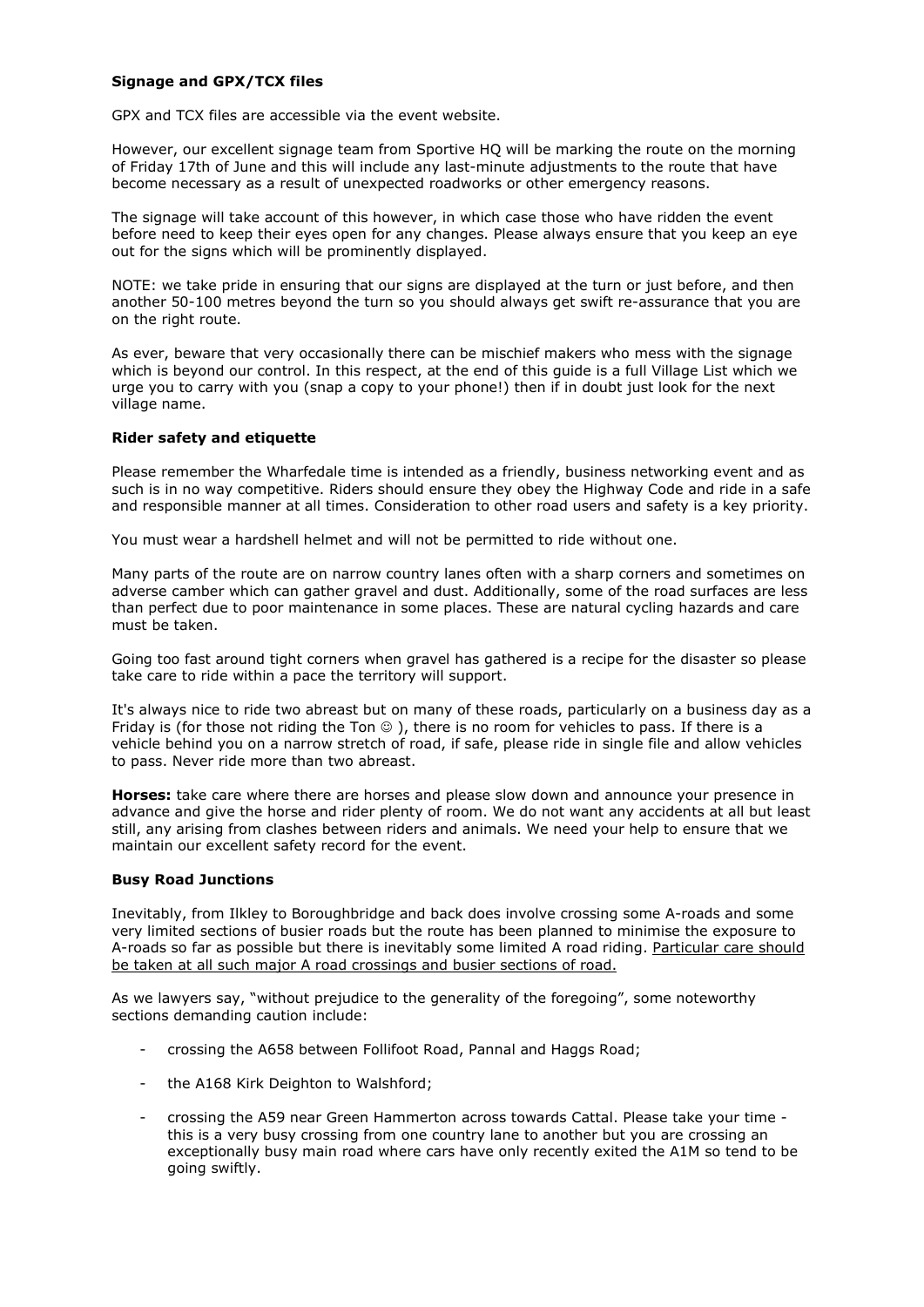- Wetherby can be busy so take it easy through here in the afternoon.
- Short section of A61 and right hand turn across Leeds-Harrogate bound traffic towards Dunkeswick – very busy road – if in doubt please dismount and walk across.
- From Castley to Pool-in-Wharfedale you are in the last 15 miles and with be turning onto the A658 for a short stretch and then turning right across the traffic towards Otley by the Shell station.

## Toilet facilities

These are available at our break stop at Kirk Deighton Village Hall and also at the Aldwark Arms for lunch. If you are caught short along the way please be sensitive to residents and other road users.

## Ride Support

This is first and foremost an unsupported ride. Riders are expected to be self-sufficient and should treat the ride in exactly the same way as if they were going out with friends for weekend ride.

That said we will have a support vehicle out on the course but this will be prioritised for emergencies.

We recommend carrying two spare inner tubes, a pump and any necessary tools with you. You should definitely also carry some cash, a mobile phone and your usual brand of energy products and two full water bottles.

Water will be available at the break stops but you should always make sure that you keep topped up.

### First Aid cover

Riders should always use their common sense and contact emergency services where necessary. Please do inform race organisers of any major incident.

We have a medical vehicle/motorcycle which will be out on the course and able to respond to medical issues. If you have any medical conditions we urge you to carry a card with you to alert any medical professionals in the event of a problem.

Riders are asked to look out for each other and report any accidents of mechanical problems to the Event Control number.

# Insurance

Insurance you should ensure that you have your own insurance arrangements in place for yourself and your bike. Event organisers are covered for public liability.

#### If you have any particular query please feel free to email us and we will do our best to answer:

philip.paget@gordonsllp.com

# Have fun and best of luck!